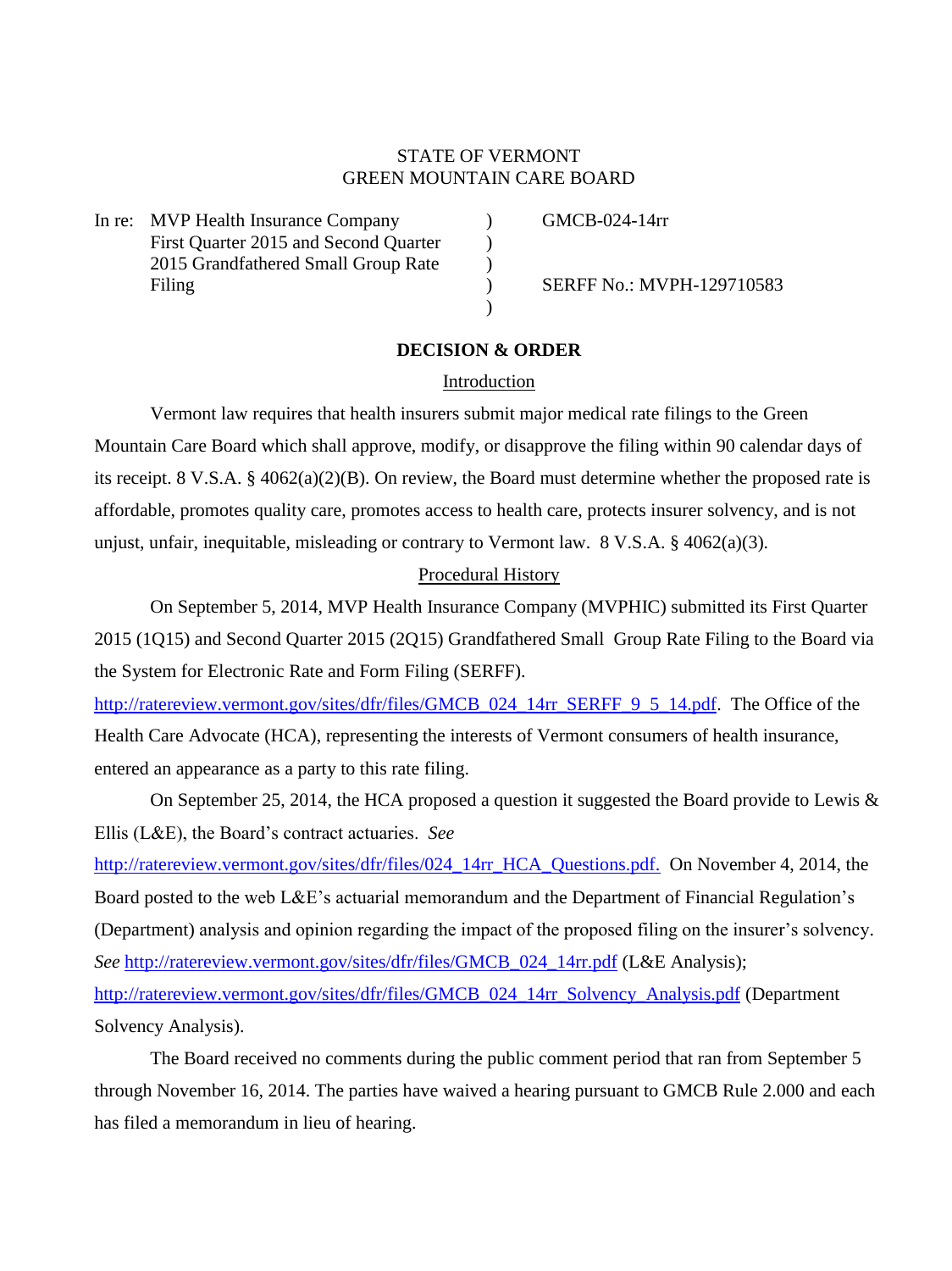#### Findings of Fact

1. MVPHIC is a for-profit New York health insurer that provides PPO and EPO products to individuals and employers in the small and large group markets in New York and Vermont. MVPHIC is owned by MVP Health Care, Inc. (MVP), a New York corporation that transacts health insurance business in New York and Vermont through a variety of for-profit and non-profit subsidiaries.

2. This filing demonstrates the manual rate development for new policy form VEHD-49, which is intended to replace grandfathered plan VEHD-18 which no longer complies with IRS regulations applicable to qualified high deductible plans (HDHP). \* Members transitioning from VEHD-18 to VEHD-49 will maintain their grandfathered status.

3. The proposed 1Q15 rates in this filing were derived using a benefit factor relative to the 1Q15 manual rate filing which was recently modified, and then approved by the Board in GMCB Docket no. 020-14-rr. *See* [http://ratereview.vermont.gov/sites/dfr/files/GMCB\\_020\\_14rr\\_Decision.pdf.](http://ratereview.vermont.gov/sites/dfr/files/GMCB_020_14rr_Decision.pdf) In turn, the proposed 2Q15 rates were derived by applying one quarter of paid HDHP trend to the proposed 1Q15 rates.

4. In Docket no. 020-14-rr, the Board modified MVPHIC's filing by requiring that first, MVPHIC utilize its most recent available enrollment distribution in its rate change development and calculation of its single conversion factor, and second, that it develop the rate using the pharmacy trend, adjusted for the impact of Sovaldi, approved by the Board in MVP's 2015 Vermont Health Connect (VHC) Rate Filing. *See* GMCB Docket no. 17-14-rr, *available at*

[http://ratereview.vermont.gov/sites/dfr/files/GMCB\\_017\\_14\\_rr\\_Decision.pdf.](http://ratereview.vermont.gov/sites/dfr/files/GMCB_017_14_rr_Decision.pdf)

 $\overline{a}$ 

5. Consistent with its analysis in Docket no. 020-14-rr, L&E here recommends that the carrier utilize its most recent enrollment distribution (June 2014) to calculate the single conversion factor, rather than base the factor on its 2013 enrollment. This change results in a reduction of the single conversion factor from 1.208 to 1.186. Further, L&E recommends that the pharmacy trend and contribution to surplus be modified consistent with the modifications made in Docket no. 020-14. With the recommended changes, L&E concludes that MVPHIC's rate development methodology appears reasonable and appropriate. L&E Analysis at 3.

6. The Department has advised the Board that it is not MVP's primary regulator, that only 5.3% of the company's business is in Vermont, and that "MVPHIC's Vermont operations pose very little risk to its solvency" or to that of its parent company. Department Solvency Analysis at 2.

<sup>\*</sup> To comply with IRS regulations, MVPHIC increased the family deductible from \$2,500 to \$2,600, and increased the corresponding out-of-pocket maximum from \$3,500 to \$3,600.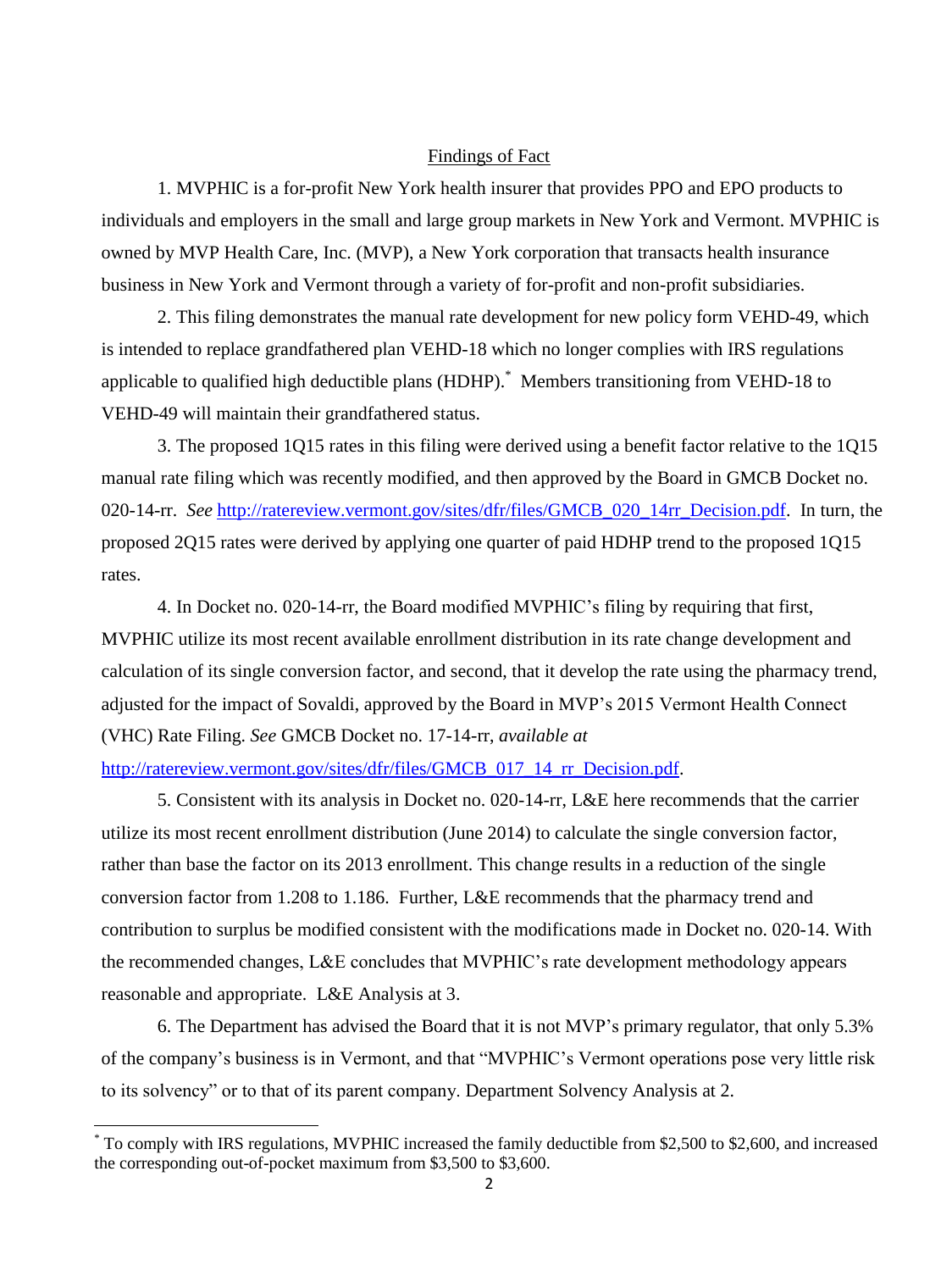7. The HCA supports the recommendations made by L&E because it they are "consistent with [the] decision in GMCB 20-14-rr and the 2015 MVP Vermont Health Connect Filing" and promote the goals of Act 48. HCA Memorandum in Lieu of Hearing at 4, *available at* [http://ratereview.vermont.gov/sites/dfr/files/GMCB\\_024\\_14rr\\_HCA\\_Memo.pdf.](http://ratereview.vermont.gov/sites/dfr/files/GMCB_024_14rr_HCA_Memo.pdf)

8. MVPHIC states that L&E's recommendations should not be adopted by the Board. First, it contends that the single conversion factor cannot be based on "a snapshot of one month" and should be based on the 2013 experience period. Second, it maintains that utilizing the pharmacy trend provided by the company's pharmacy benefit manager is more accurate than utilizing the Vermont-specific trend of the state's largest carrier. Last, MVPHIC requests that the Board leave untouched its request for a 2.0% contribution to reserves in light of the carrier's anticipated traditional loss ratio of 99.5% for its small group book of business, which "is obviously being funded through reserves." MVPHIC Health Care's Memorandum in Lieu of Hearing at 2, 4, *available at*

[http://ratereview.vermont.gov/sites/dfr/files/GMCB\\_024\\_14rr\\_MVP\\_Memo.pdf.](http://ratereview.vermont.gov/sites/dfr/files/GMCB_024_14rr_MVP_Memo.pdf)

#### Standard of Review

1. The Board reviews rate filings to ensure that rates are affordable, promote quality care and access to health care, protect insurer solvency, and are not unjust, unfair, inequitable, misleading or contrary to Vermont law. 8 V.S.A. § 4062(a)(2); GMCB Rule 2.000, *Rate Review*, §§ 2.301(b), 2.401. In addition, the Board takes into consideration changes in health care delivery, changes in payment methods and amounts, and other issues at its discretion. 18 V.S.A. § 9375(b)(6).

2. As part of its review, the Board will consider the Department's analysis and opinion on the impact of the proposed rate on the insurer's solvency and reserves. 8 V.S.A. § 4062(a)(2), (3). The Board also shall consider any public comments received on a rate filing. Rule 2.000, §2.201.

3. The burden falls on the insurer proposing a rate change to justify the requested rate. *Id*. § 2.104(c)

## Conclusions of Law

4. Consistent with our decision in Docket no. 020-14-rr, the Board accepts L&E's recommendations. In that docket, we modified and then approved the carrier's manual rate for Form VEHD-18, the "reference plan" from which the rate here is derived.

5. We also adopt the same reasoning here as we did in Docket 020-14-rr. First, in light of the shift of membership in this closed, grandfathered block of business, MVPHIC should use its most recent membership distribution, rather than its 2013 data.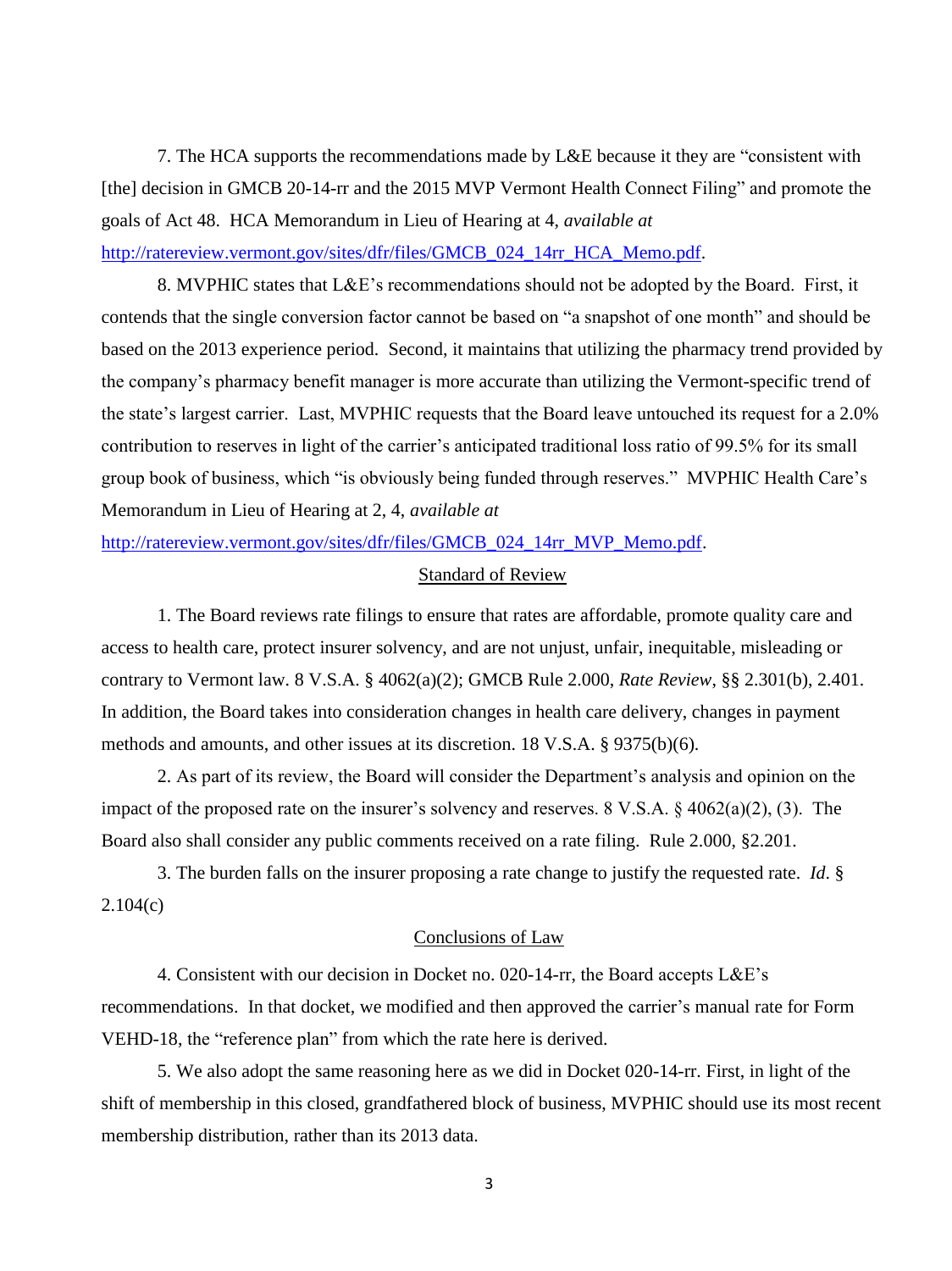6. Second, as we discussed in Docket nos. 020-14-rr and 017-14-rr (VHC filing), MVPHIC should use the pharmacy trend we previously approved in the VHC filing, adjusted for the impact of the specialty drug Sovaldi. *See* In Re: MVP Health Plan, Inc. 2015 Vermont Health Connect Rate Filing, Docket no. GMCB 17-14-rr at 9-10 (discussing why pharmacy benefit manager's trend does not reflect Vermont population); Docket no. 020-14-rr at 4 (Board orders use of VHC filing pharmacy trend, adjusted for Sovaldi). We agree that a trend based on Vermont specific data is more accurate and appropriate.

7. Last, we again recognize that this filing represents only a small percentage of the company's overall business, and reduce the contribution to surplus from 2.0% to 1.0%. Our decision to do so is consistent with our decisions in the above-referenced filings, and makes the rate more affordable.

#### Order

For the reasons discussed above, we modify, and then approve the filing. Specifically, we order that MVPHIC reduce the single conversion factor from 1.208 to 1.186; utilize the pharmacy trend previously approved by the Board in MVP's Vermont Health Connect Rate Filing, adjusted for the impact of Sovaldi; and reduce the contribution to surplus from 2.0% to 1.0%.

### **So ordered.**

Dated: December 4, 2014 at Montpelier, Vermont

| Alfred Gobeille<br>$\mathbf{s}/$ |                       |
|----------------------------------|-----------------------|
|                                  |                       |
| Cornelius Hogan<br>S/            | <b>GREEN MOUNTAIN</b> |
|                                  | <b>CARE BOARD</b>     |
| s/ Jessica Holmes                | OF VERMONT            |
|                                  |                       |
|                                  |                       |
| Allan Ramsay<br>S/               |                       |
|                                  |                       |
| s/ Betty Rambur                  |                       |

Filed: December 4, 2014

#### Attest: s/ Janet Richard

Green Mountain Care Board, Administrative Services Coordinator

*NOTICE TO READERS: This decision is subject to revision of technical errors. Readers are requested to notify the Board (by e-mail, telephone, or in writing) of any apparent errors, so that any necessary corrections may be made. (E-mail address: [Janet.Richard@state.vt.us\)](mailto:Janet.Richard@state.vt.us).*